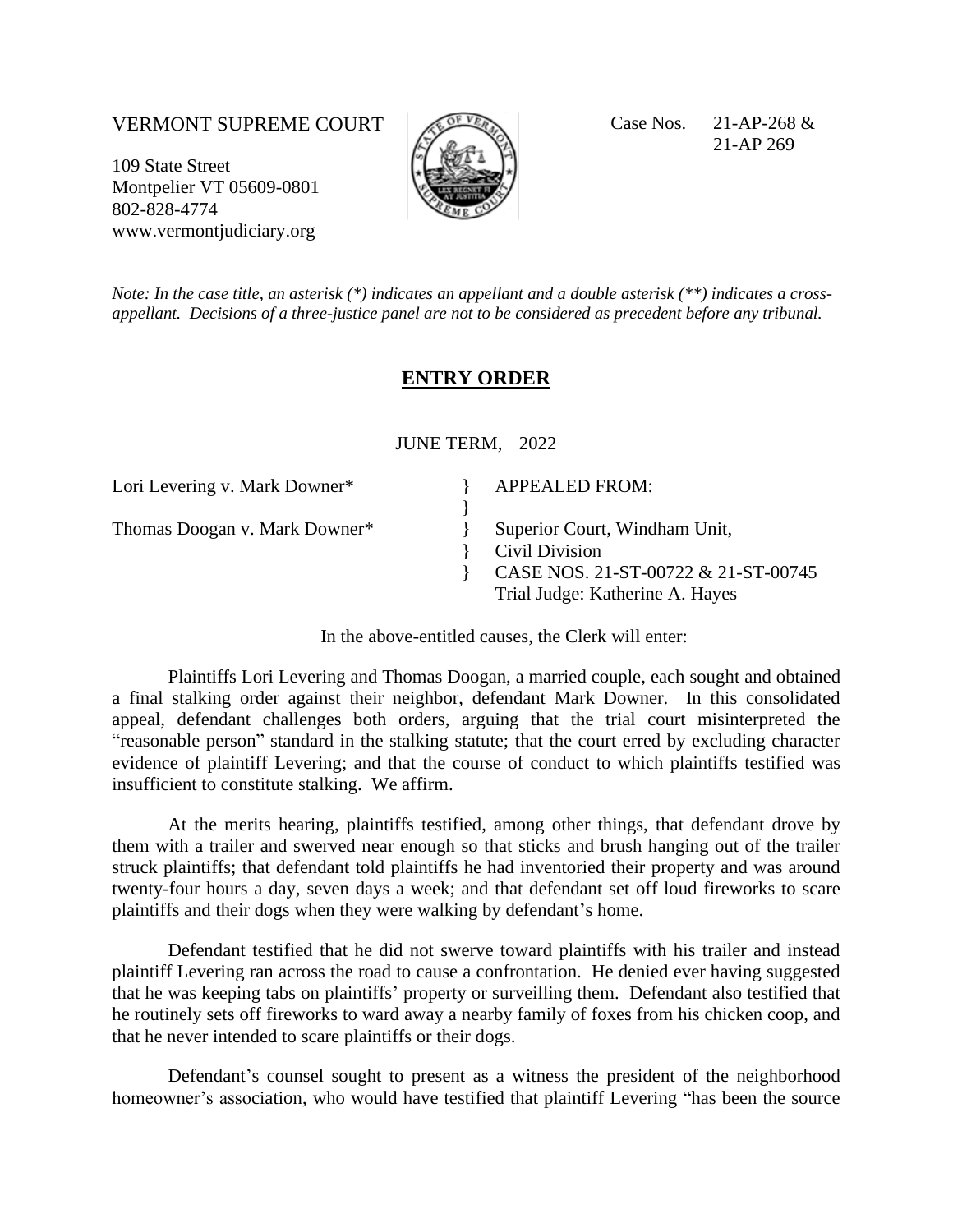of difficulties with many of the owners" and had filed an anonymous grievance against defendant complaining about defendant's chickens even though the association bylaws permit keeping chickens. Defendant's counsel argued that this evidence was critical to show plaintiff's character—specifically that she had antagonized defendant and other neighbors and was mentally unstable. Defendant's counsel also argued that this evidence had bearing on the reasonable-person standard. The court disallowed this testimony as inadmissible hearsay and because the witness seemingly lacked personal knowledge of whether plaintiff Levering had authored the anonymous grievance and of any problems she may have caused for other homeowners. The court additionally ruled that the proffered testimony was irrelevant because the stalking statute focuses on the perspective of the defendant, and a nonparty's perspective of plaintiff's character did not bear on whether defendant should have known that his conduct would cause a reasonable person to fear for their safety.

The court made findings orally on the record. It found plaintiffs' recitation of events largely credible and concluded that plaintiffs satisfied the statutory elements of stalking. It issued stalking orders protecting both plaintiffs until the end of January 2022. This appeal followed. $1$ 

Defendant first argues that the trial court misinterpreted the "reasonable person" standard in the stalking statute. In doing so, he contends that it was not credible that plaintiff Levering, as a retired police officer, would have felt afraid of firecrackers. To the extent defendant challenges the persuasiveness of evidence or the trial court's determinations of credibility, we reject those arguments. See Mullin v. Phelps, 162 Vt. 250, 261 (1994) ("[O]ur role in reviewing findings of fact is not to reweigh evidence or to make findings of credibility de novo."). He also asserts that plaintiff Levering made exaggerated and grandiose allegations in the affidavit submitted with her original complaint, which he presents as evidence of her "potential mental illness or personality disorder." It is unclear what bearing defendant believes plaintiff's mental condition should have on this case. However, the allegations in plaintiffs' complaints became irrelevant once they testified in open court at the merits hearing. Counsel for both parties had an opportunity to cross-examine all witnesses, and it was exclusively the trial court's prerogative to assess credibility.

Defendant relatedly argues that the trial court erroneously disallowed evidence that "was offered to show the court that Ms. Levering was a bully and had a skewed perspective of the world." "In matters of trial conduct and evidentiary rulings the trial court has wide discretion. We accordingly apply a deferential standard of review to the trial court's evidentiary rulings and will reverse its decision only when there has been an abuse of discretion that resulted in prejudice." Kneebinding, Inc.v. Howell, 2020 VT 99, ¶ 56 (quotations omitted).

Although defendant made an oral and written offer of proof to allow testimony by defendant's wife and two other neighbors, these potential witnesses were unable to attend the

<sup>&</sup>lt;sup>1</sup> Although the stalking orders expired during the pendency of this appeal, the case is not moot because "defendant has an ongoing interest in avoiding the reputational harms of a stalking order." Hinkson v. Stevens, 2020 VT 69, ¶ 22, 213 Vt. 32 (applying collateral-consequences exception to mootness).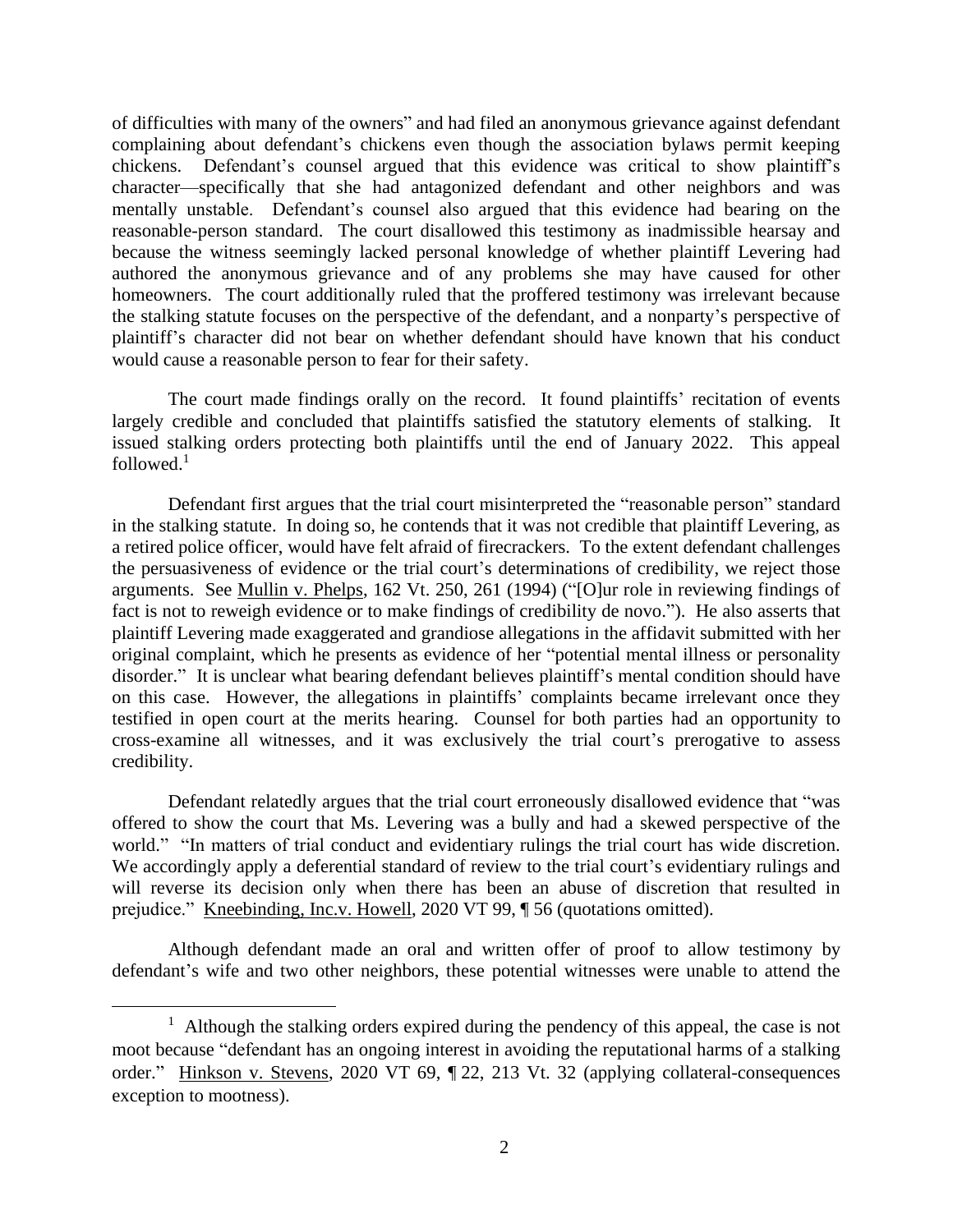hearing. Defendant did not seek to postpone the hearing or make other arrangements for these witnesses to testify. The trial court did not even make a ruling regarding these witnesses because defendant's counsel simply stated that they were no longer available. Their testimony, whatever it may have been, is now a moot point.

The only witness that was available and that defendant attempted to have testify was the president of the homeowners' association where the parties lived. The court disallowed the proffered testimony of the homeowners' association president for three reasons: (1) it was inadmissible hearsay; (2) it was irrelevant to the statutory stalking elements; and (3) the witness lacked personal knowledge. When the trial court prompted defendant's counsel to explain how the proffered testimony would comply with the rules regarding hearsay and personal knowledge, defendant's counsel provided no answer. Defendant again fails to address these issues on appeal. Thus, even if we agreed that the evidence was relevant, we would have no basis to disturb the trial court's ruling disallowing it because defendant has effectively conceded that it was inadmissible. 2

Defendant also argues that the course of conduct to which plaintiffs testified did not rise to the level of stalking; that the events were merely "unpleasant" or at most a "nuisance." So long as the trial court applied the statute correctly, we will affirm its legal conclusions if supported by its factual findings. Stannard v. Stannard Co., Inc., 2003 VT 52, ¶ 8, 175 Vt. 549 (mem.). We will uphold the court's findings if supported by any credible evidence. Id. As relevant here, stalking "means to engage purposefully in a course of conduct directed at a specific person that the person engaging in the conduct knows or should know would cause a reasonable person to: (A) fear for his or her safety or the safety of a family member, or (B) suffer substantial emotional distress." 12 V.S.A. § 5131(6). A course of conduct "means two or more acts over a period of time, however short, in which a person follows, monitors, surveils, threatens, or makes threats about another person, or interferes with another person's property." Id.  $\S$  5131(1)(A). Although a threat need not be "express or overt," it must convey an "intent to inflict physical harm on another person." Hinkson v. Stevens, 2020 VT 69, ¶¶ 41, 46, 213 Vt. 32 (quotation omitted).

Plaintiffs' testimony, which the trial court deemed credible, established three separate acts by defendant that together satisfied the plain language of the statute. Defendant's statement that he was inventorying plaintiffs' property and was always around straightforwardly qualified as monitoring or surveilling under the statute. Scheffler v. Harrington, 2020 VT 93, ¶ 12 (defining surveillance under stalking statute to include "close watching or careful observation"). The trial court reasonably concluded that defendant intended to alarm and frighten plaintiffs and their dogs by setting off fireworks near them, and it also noted the physical dangers that fireworks can pose to people. It was also reasonable to construe the act of swerving a vehicle toward plaintiffs as conveying an "intent to inflict physical harm" on them, especially given that

 $2 \text{ In his offer of proof for this testimony, defendant's, course, also cited the rule of } \frac{1}{2}$ arguing that any ambiguity in the term "reasonable person" must be interpreted in defendant's favor, and that the proffered evidence was necessary to show how plaintiff Levering was not reasonable. On appeal, defendant argues that the trial court erred in failing to apply the rule of lenity. Because the evidence he sought to introduce was inadmissible, we reject this argument as well.